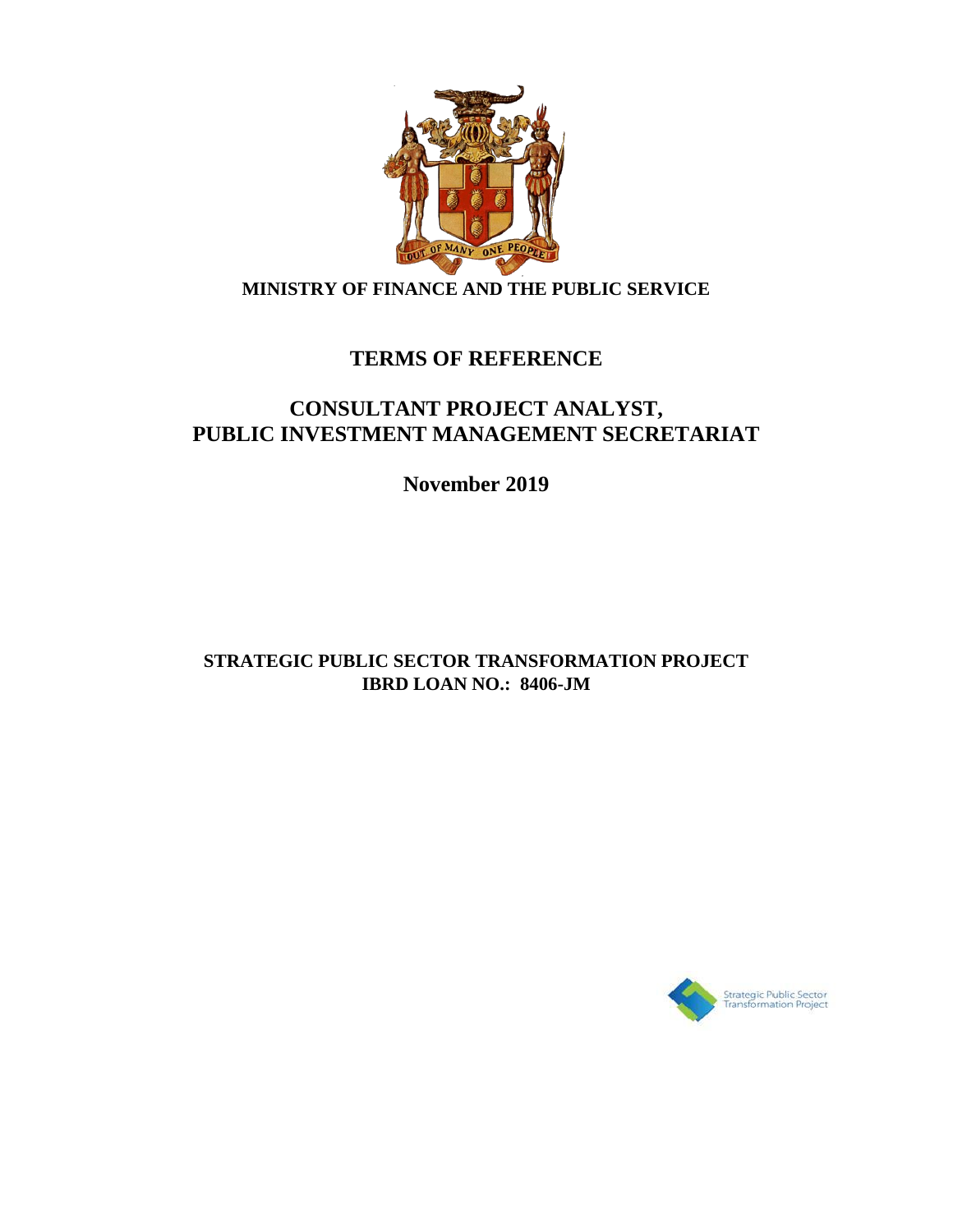#### **1.0. Background:**

#### **1.1.** *Rationale for the creation of a public investment management system (PIMS) in Jamaica:*

The Government has committed to strengthen Jamaica's public investment management system, as part of a comprehensive public financial management (PFM reform) agenda. This reform has seen the incorporation of public investment management as part of an enhanced fiscal governance framework that seeks to increase fiscal surpluses over time and concurrently reduce the debt to gross domestic product (GDP) ratio so that public resources can be allocated to public investment and other activities that have the potential to contribute to growth in the economy.

Public investment projects are **"***investments that require planning, execution, monitoring and evaluation carried out as an integrated set of activities aimed at meeting a development objective, at a specific cost and within a defined timeframe***"** *(Section 48A, FAA Act Amendments 2014)*. The Financial Administration and Audit Act (FAA Act) (Amended),  $2014<sup>1</sup>$  sets out the elements of the strengthened Public Investment Management System (PIMS) which will seek to create a *common framework for the preparation, appraisal, approval and management of all public investments in Jamaica, irrespective of the source of funding or procurement and implementation modalities.* A key element of the system is the Public Sector Investment Programme (PSIP); a rolling 5 year plan of Cabinet approved public investment projects.

**The Objectives** of the PIMS are to:

- **Promote growth** and development and encourage capital formation for future investment
- **Maximize efficiency of public investment** "through better selection and management of investment expenditure."
- **Improve** the quality of social and economic infrastructure in the country.

PIMS is an integrated approach to managing the public investment portfolio and projects, which is:

- **Extensive**; extends across all public entities and sectors
- **Inclusive**; includes all type of public sector expenditures (actuals and contingencies)
- **Complete**; covers all steps and phases that a project has to complete through its productive life, including the interaction with other administrative systems (budget, treasury, procurement, human resources, others).
- **Strategic**; all projects and overall portfolio will be selected and oriented to add value to a larger development purpose

The PIMS is also bolstered by other legislations and policy which existed prior to the 2014/15 FAA and PBMA Acts being amended. These also form part of the policy and legislative framework for the PIMS.

 $\overline{a}$ 

 $1$  Gazette 31<sup>st</sup> day of March 2014, enacted April 1, 2014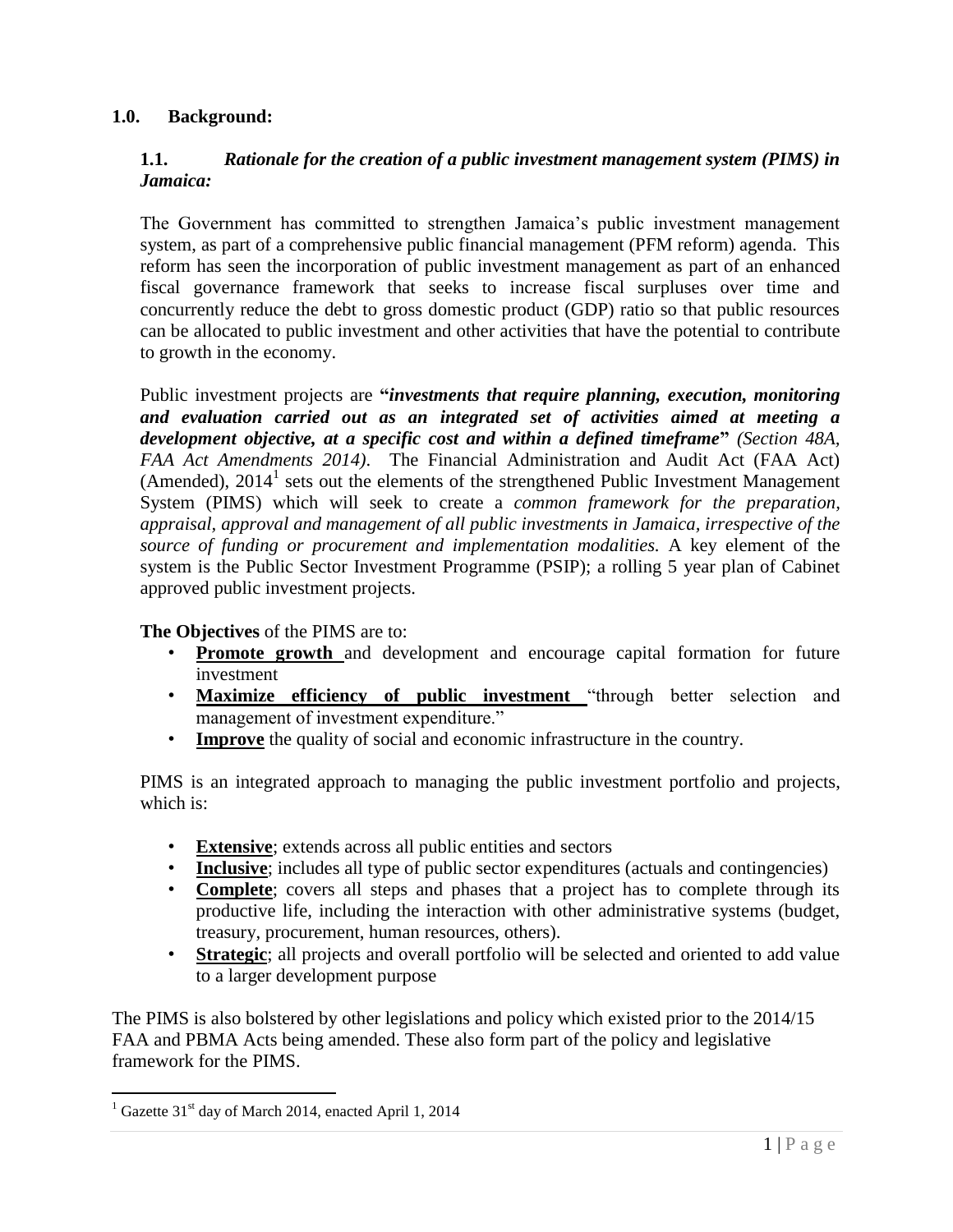The Ministry of Finance also undertook a review of the 5-year Public Sector Investment Programme (PSIP), which revealed that there were public sector projects being implemented which had inherent deficiencies and weaknesses which occupied fiscal space and was being resourced through provision in the PSIP and national budget. This brought into question the effectiveness and the due diligence with which prospective projects were being screened prior to entry into the PSIP. Some of the weaknesses identified included:

- i. Poor project design & planning;
- ii. Weak institutional capacity to properly assess the long run feasibility and sustainability of these projects;
- iii. Policy mismatch with project goals and objectives and national priorities;
- iv. Readiness/lack of preparedness of executing bodies to implement projects.

In response to these identified weaknesses, the Government of Jamaica in revising the FAA Act in 2014, also enshrined in law a body, the Public Investment Management Committee (PIMC), charged with the responsibility for the screening and appraisals of all public investment projects from specified public sector (SPS) entities which must be ratified through this body, for approval by Cabinet prior to entry in the PSIP. This led to the creation, under statute, of the Public Investment Management Secretariat (PIMSEC) to be the secretariat of PIMC to undertake the screening and appraisal of public investments and to provide advice to PIMC. PIMSEC became operational in 2015 under the Strategic Public Sector Transformation Project (SPSTP).

#### **2.0. Introduction:**

#### *2.1. Strategic Public Sector Transformation Project:*

The Government of Jamaica (GOJ) received loan financing from the International Bank for Reconstruction and Development (IBRD) towards the cost of the Strategic Public-Sector Transformation Project (SPSTP). The Project Development Objective (PDO) is to strengthen public resource management and support selected public sector institutions in facilitating a more enabling environment for private sector growth. The project is being executed through six (6) Components divided into 2 thematic areas.

The first thematic area seeks to reinforce fiscal discipline and revenue enhancement through four main components: (a) Strengthening the Public Investment Management System (PIMS); (b) Strengthening the Budget Preparation Process and Results Based Budgeting (c) Adaptive Public-Sector Approaches to Promote Fiscal Sustainability and Project Management; (d) Modernizing of the Accountant General's Department.

The second thematic area seeks to support those institutions that sit at the interface between the public and private sectors: Bureau of Standards of Jamaica (BSJ) through component 5, Fostering Industrial Growth and Trade Facilitation, that will support strategic public-sector institutions essential to creating an enabling environment for the private sector. The management of the project makes up the sixth component.

Strengthening of the Public Investment Management System (PIMS) is a sub-set of Component 1 which falls under the first thematic area "*Strengthening the PIMS*". PIMSEC therefore currently operates under Component 1 of the SPSTP. The executing agency for the project is the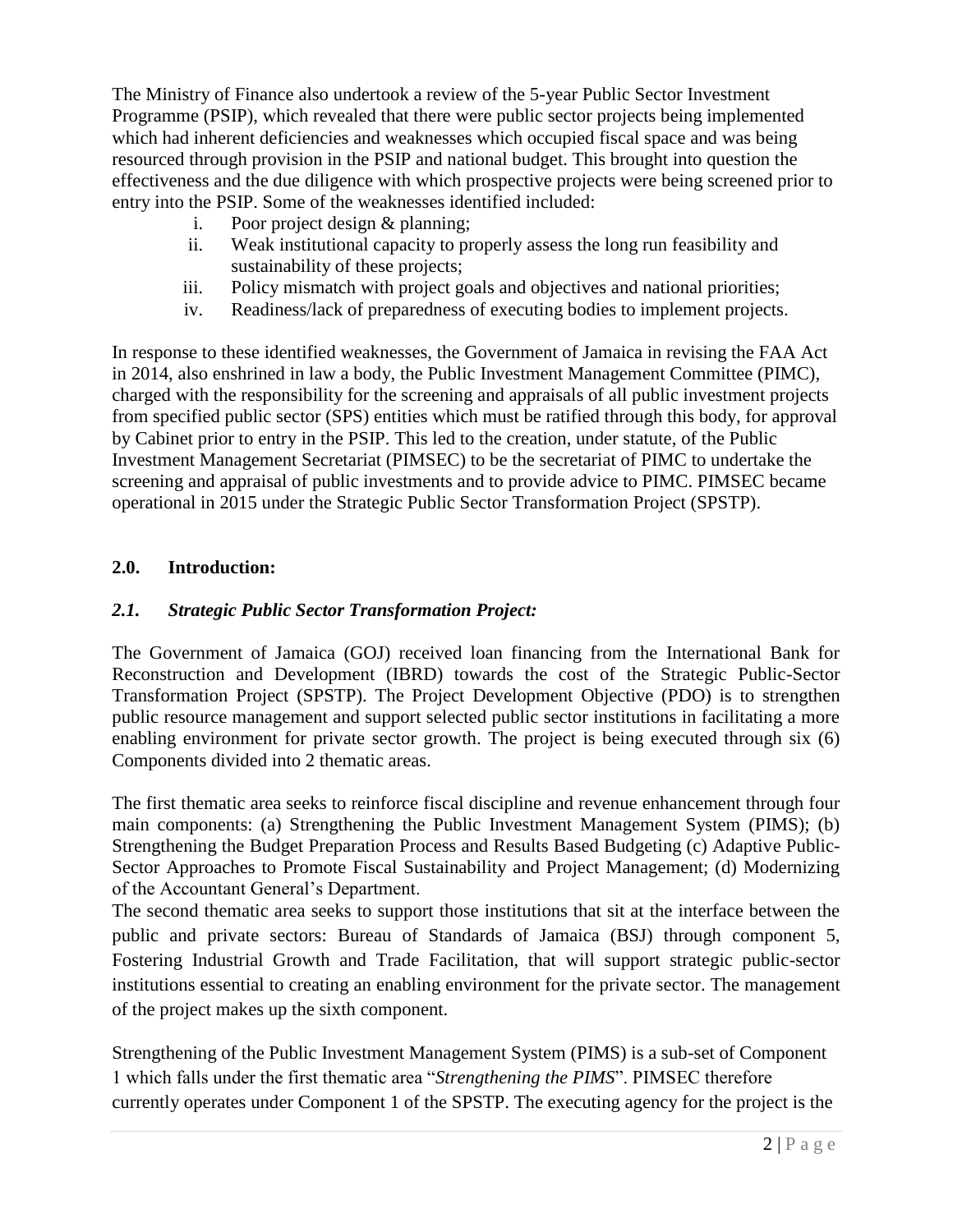Ministry of Finance and The Public Service (MOF&PS) and the Project Implementation Unit (PIU) is established within the MOFP to implement the project. The project will support activities across selected service delivery ministries, departments, and agencies (MDAs).

#### **2.2.** *The Public Investment Management Committee (PIMC)*

Under Section 48 B (2) D of the amendments a Public Investment Management Committee is to be appointed to:

- a. Screen all investment proposals for feasibility and consistency with government's strategies and objectives
- b. Review all projects for technical, financial, economic and environmental feasibility
- c. Prioritisation of projects for financing and recommending to Cabinet their inclusion in the Public Sector Investment Programme, and
- d. Reviewing project performance, monitoring risks to the achievement of objectives and continued relevance to government's policy priorities

*General Features of the PIMC:* The main role of the Committee is to review/screen projects which are submitted for consideration for inclusion in the PSIP; review the recommendations of the PIMSEC concerning these projects and take a decision to approve, defer for further work or reject.

The two main functions of the PIMC in supporting this model are:

**Project Approval -** this is to ensure that project concepts and proposals are aligned with policy objectives and that submitted projects are technically, economically, and financially viable. Project approval is done in two phases

- **Phase one** Project concepts/ideas are assessed for alignment with policy positions as articulated in the PSIP Policy Paper, the Medium Term Social and economic Framework and the National Development Plan Vision 2030. It is after this approval that projects are approved to be fully designed.
- **Phase two** Project documents are appraised for financial and relevance approval, Funding agency for feasibility analysis, and submitted to Cabinet for final approval and inclusion in the PSIP.

**Project Monitoring and Evaluation under PIMSEC -** covers the pre-implementation stages of the project cycle, and involves design of the M&E framework for projects to be submitted to PIMC through the PIMS Secretariat and are submitted to Cabinet along with the relevant appraisal documents for approval.

*Inputs for PIMC Decision Making:* In order to undertake these roles and functions the PIMC will be guided by information produced from the following sources:

- A. **VISION 2030 Jamaica** National Development Plan is the 'roadmap' for making "Jamaica, the place of choice to live, work, raise families and do business".
- B. **Growth Inducement Strategy**  a strategic framework and a structured program of actions designed to achieve a quick turnaround in the economy and build a platform and momentum for medium-term growth. In essence, it captures the reality of the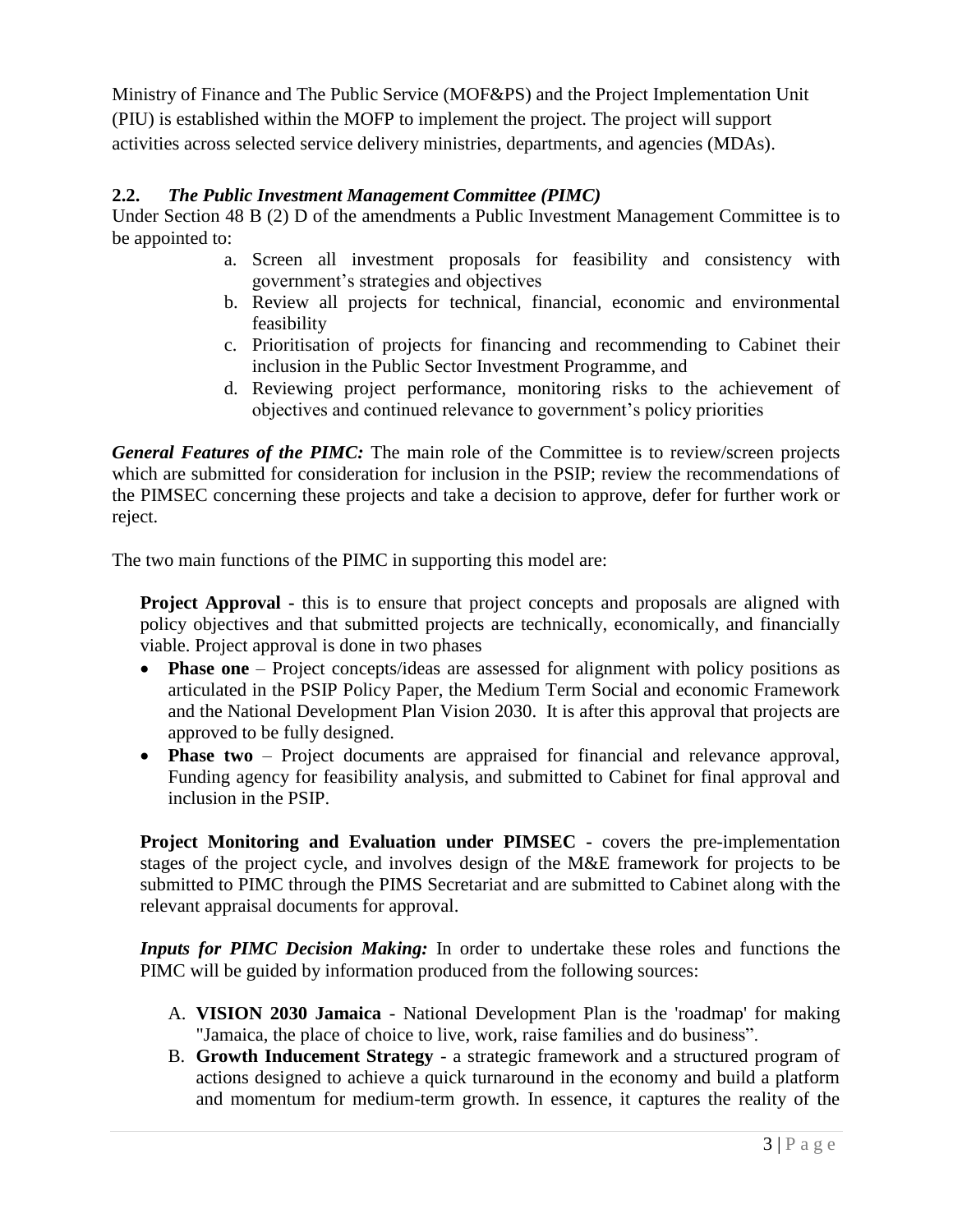present moment which demands re-orienting our economic policy towards a sharpened focus on enhancing growth as the necessary basis for realizing sustained improvements in the social well-being of citizens, consistent with the goals of Vision 2030 Jamaica.

- C. **PSIP Policy Paper**: This paper is developed by the Planning Institute of Jamaica to aid Cabinet's decision making on the PSIP and is presented each year to the Cabinet for discussion and approval, prior to its approval of the Estimates of Revenue and Expenditure for the succeeding financial year and includes:
	- a. A diagnosis of the PSIP Performance
	- b. An analysis of the prevailing socio-economic and environmental conditions
	- c. Recommendations for adjustments based on review of recent socio-economic developments
	- d. A forecast of likely impact of the continuing PSIP on development indicators, and
	- e. Recommendation of prioritisation criteria for determining the size and composition of the PSIP
- D. **PIMS Guidelines:** This is a handbook of the rules, procedures, requirements and guidelines which shall be prescribed for the governance of all public investments (irrespective of source of funding and origin), in Ministries, departments, public bodies and public private partnership
- E. **PIM Information System (PIMIS)**: This is a web-enabled system that will serve as the repository of information on all public investments projects (central government, public bodies and public private partnerships), at the various stages of the project cycle (inclusive of concepts, feasibility, approval, implementation and evaluation) thereby allowing access for tracking of status and performance information on all projects as they move through the project cycle.

*PIMS Secretariat as Institutional Support for PIMC:* The role and the responsibilities of the PIMC and the PIMSEC are laid out in the Fourth Schedule of the Financial Administration and Audit (Amendment) Act 2014 hereinafter referred to as 'the Act'.

The PIMC and by extension its Secretariat, PIMSEC, has a central role in the new PIMS. PIMC is the principle authority on PIMS in Jamaica and as such is a key adviser to the Cabinet in terms of their executive decision making regarding the PSIP.

All project proposals have to pass through the PIMS process to be funded through the national budget. Under the revised legislation, Projects cannot enter the PSIP without Cabinet approval.

*Outputs of The PIMSEC Support to the PIMC:* The main output of the deliberations of the PIMC are:

a. **Viable Project Proposals for inclusion in the PSIP –**Projects that are ready for implementation after being appraised and assigned financing through Bi-lateral, Multi-lateral, Public Private Partnership or the Budget resources of Ministries, Departments and Agencies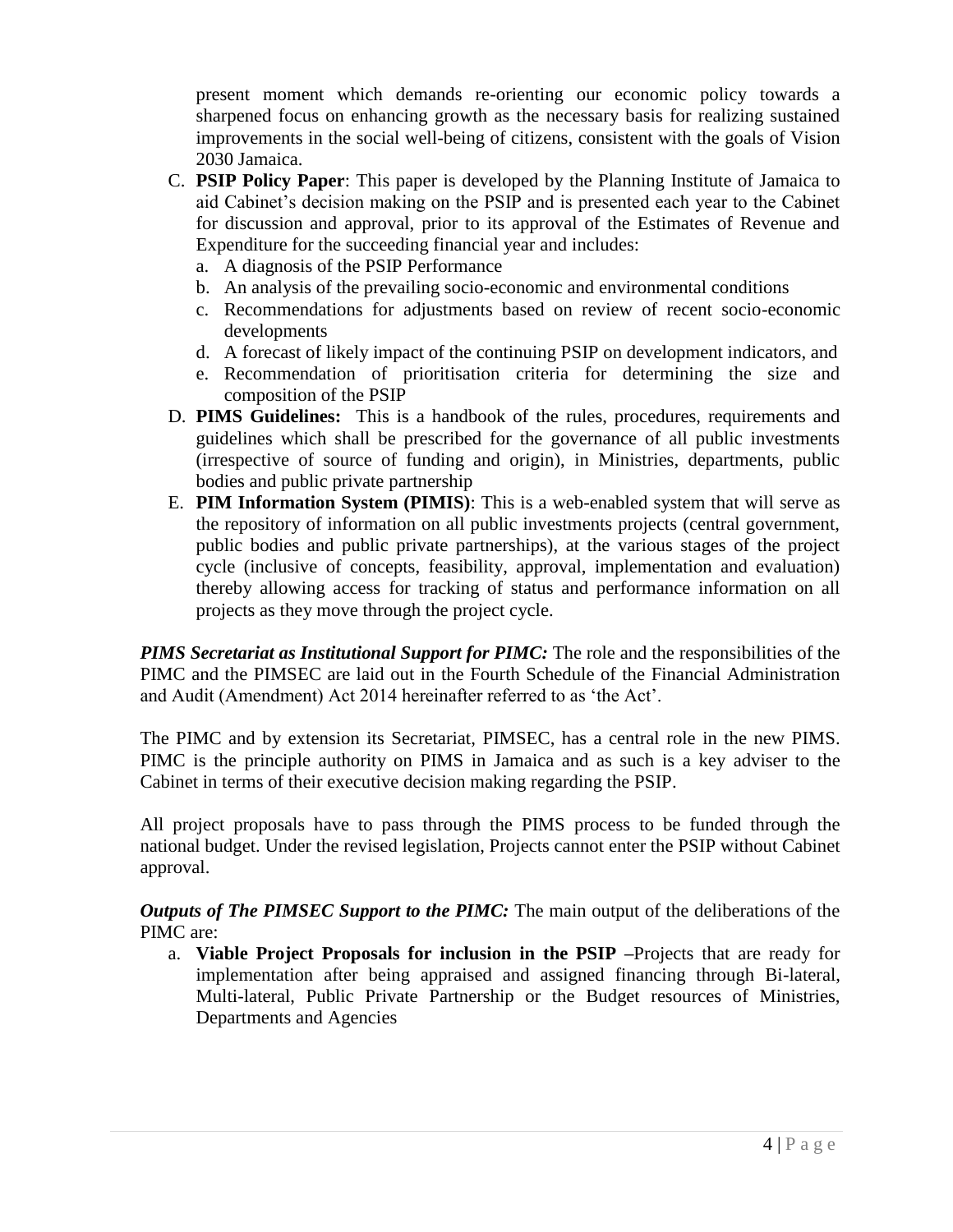#### **3.0. Services Required:**

For concepts and proposals to be considered for financing approval, regardless of the modalities, concepts and proposals undergo a two-phased screening and appraisal process which is undertaken by PIMSEC on behalf of the PIMC. There is a first level review which is subject to scrutiny by a Technical Review Committee (TRC) chaired by the Director General of the PIOJ and submitted to PIMC for decision. The mandate of PIMSEC is to undertake the technical analysis of concepts and proposals and advise the reviewing bodies of their feasibility and sustainability among other selection criteria – social and economic cost benefit, environmental impact etc. PIMSEC has a small cohort of consultant Project Analysts that undertake the analysis of the concepts and proposals, providing the technical assessments and inputs to inform decisions leading to entry in the PSIP.

#### **4.0. Objectives of this Consultancy:**

The primary role of the Project Analyst (PA) in the PIMSEC will be to ensure that only well prepared, sound projects are referred for selection.

#### **5.0. Scope of Works:**

Specifically, the PA will be required to:

- a. Provide detailed scrutiny of all project proposals at pre-screening, submission of the business case and final check before submission to PIMC;
- b. Liaising with sector agencies in interpretation of their specific project objectives;
- c. Ensure that projects are aligned with national priorities and / or strategic policy objectives reflected in the Vision 2030 Jamaica - National Development Plan / Medium Term Framework and other policy frameworks;
- d. Use the appropriate project assessment techniques to determine the viability of the projects;
- e. Conduct financial and economic analysis on projects;
- j. Prepare comprehensive project assessment report for scrutiny by the Executive Director;
- k. Respond to any required amendments to improve the quality of the analysis

### **7.0. Deliverables:**

- A. Monthly reports detailing activities related to the review of project concepts and project proposal/business case to the Interim Executive Director or his/her Designate
- B. Assessment reports submitted to the PIM Committee through the Interim Executive Director or his/her designate of the PIMS Secretariat